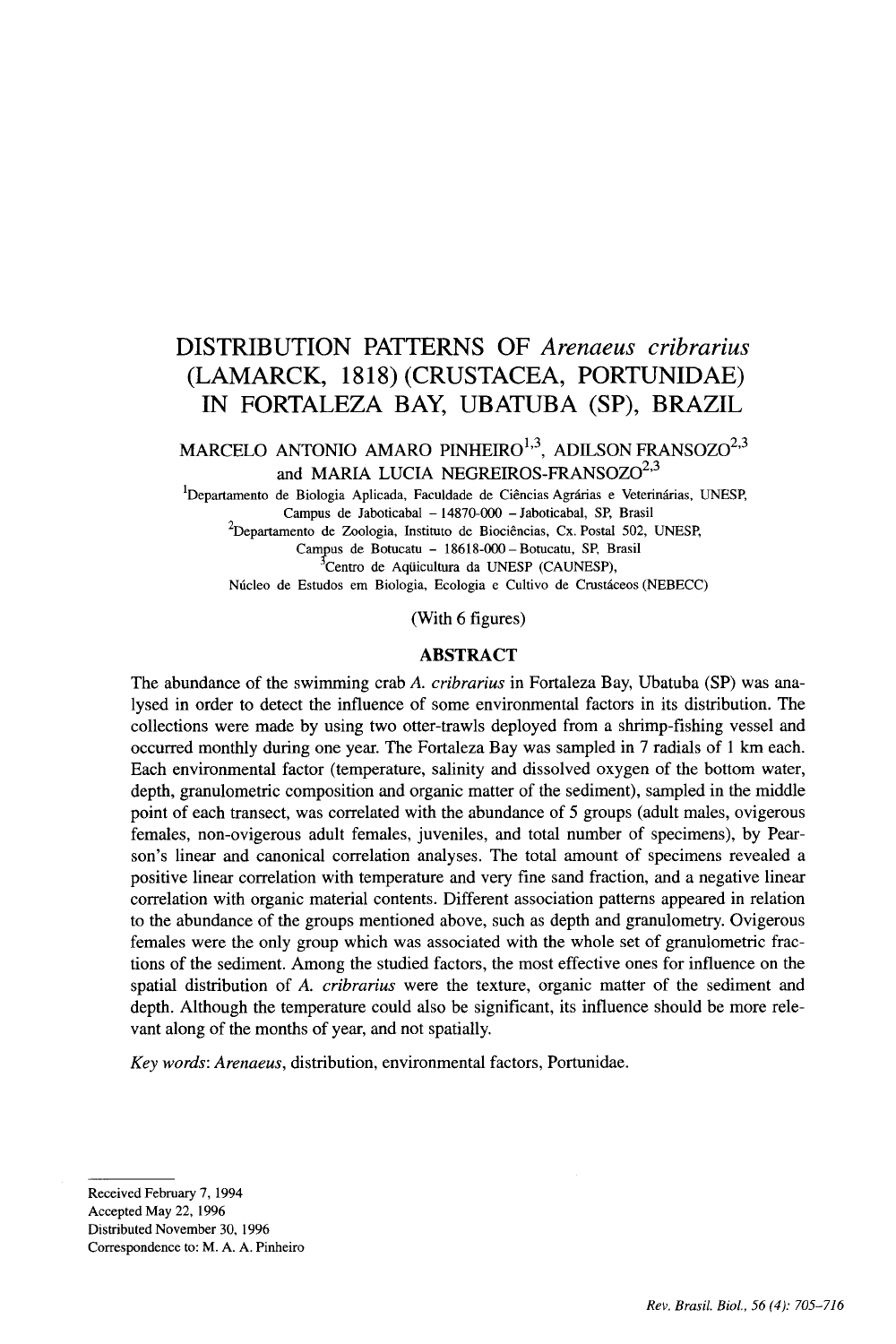#### RESUMO

### Padrões de Distribuição de *Arenaeus cribrarius* (Lamarck, 1818) (Crustacea, Brachyura, Portunidae), na Enseada da Fortaleza, Ubatuba (SP), Brasil

A abundância do siri A. *cribrarius* foi analisada na Enseada da Fortaleza, Ubatuba (SP), com a finalidade de verificar a influência de alguns fatores ambientais em sua distribuição. As coletas foram realizadas mensalmente durante um ano usando duas redes de arrasto do tipo "ottertrawl". Em cada coleta, sete áreas foram amostradas por uma extensão de 1 km, sendo os fatores ambientais (temperatura, salinidade e oxigenio dissolvido na agua junto ao fundo, profundidade, composição granulométrica e teor de matéria orgânica do sedimento) amostrados em seu ponto médio. Uma análise de correlação (Pearson e canônica) foi realizada entre cada variável ambiental e a abundância dos exemplares de cada grupo de interesse (machos adultos, fêmeas ovígeras, fêmeas adultas sem ovos, jovens e total de exemplares). Uma associação positiva e significativa foi observada entre a abundância da espécie e a temperatura, com a fração arenosa muito fina, embora com o teor de matéria orgânica a correlação obtida tenha sido negativa. Foram constatados diferentes modelos de associação dos grupos de interesse com a profundidade e a composição granulométrica. O conjunto de fatores ambientais mostraram uma associação significativa com os grupos de interesse de A. *cribrarius*, excetuando-se as fêmeas adultas com ovos, onde uma correlação significativa foi verificada somente com a composição granulométrica do sedimento, que apresenta uma grande importância durante a desova por funcionar como uma cavidade incubadora artificial.

Palavras-chave: Arenaeus, distribuição, fatores ambientais, Portunidae.

#### INTRODUCTION

Studies on the distribution patterns of certain crab species in relation to environmental dynamics have been partially approached. Many studies of brachyuran distribution deal with economically important species, such as members of the Portunidae.

The individual or collective action of certain environmental factors can increase or limit the area of the species distribution. Studies on the disturbance of the marine fauna and the effects of the environmental factors on its composition have been done since early century (Alle, 1923; Anderson, 1972; Jones, 1976 and Fransozo *et ai.,* 1992).

Water temperature and salinity play a special role in regulating distributions of portunids *(Callinectes sapidus,* C. *danae, Scylla serrata),* grapsids *(Goniopsis cruentata, Sesarma* spp.) and ocypodid crabs *(Uca* spp.). These species can live environments such as estuaries, mangals and lagoons, where environmental variations are significant. Besides this, other environmental variables can be among the main limiting factors to distribution, specially in small areas.

The concept of "distribution pattern" is the recurrence of one the fact, and the possibility to predict its new occurrence (Melo, 1985). In nature, however, the recurrence is not always identical, because intra- or inter-specific factors (competition, prey-predator relations, etc.) which can act together with the environmental factors. In order to minimize these effects the majority of the researchers choose intensive and continuous sampling.

Species of the genus *Callinectes* are among the best studied brachyurans (Churchill, 1919; Darnell, 1959; Paul, 1982; Roman-Contreras, 1986; Hines *et ai.,* 1987; Buchanan & Stoner, 1988; Schaffner & Diaz, 1988). Besides this genus, there are a few papers that search environmental factors on the Portunidae species biology, such as the one carried out by Hill (1979) with *Scylla serrata.* In spite of the relatively broad distribution of *Arenaeus cribrarius* (Lamarck, 1818) - Vineyard Sound, Massachussets, USA to La Paloma, Uruguay (Juanicó, 1978; Williams, 1984) - there are very few publications about it. At the Folly beach (SC), USA, the high abundance of this swimming crab was reported by Anderson *et*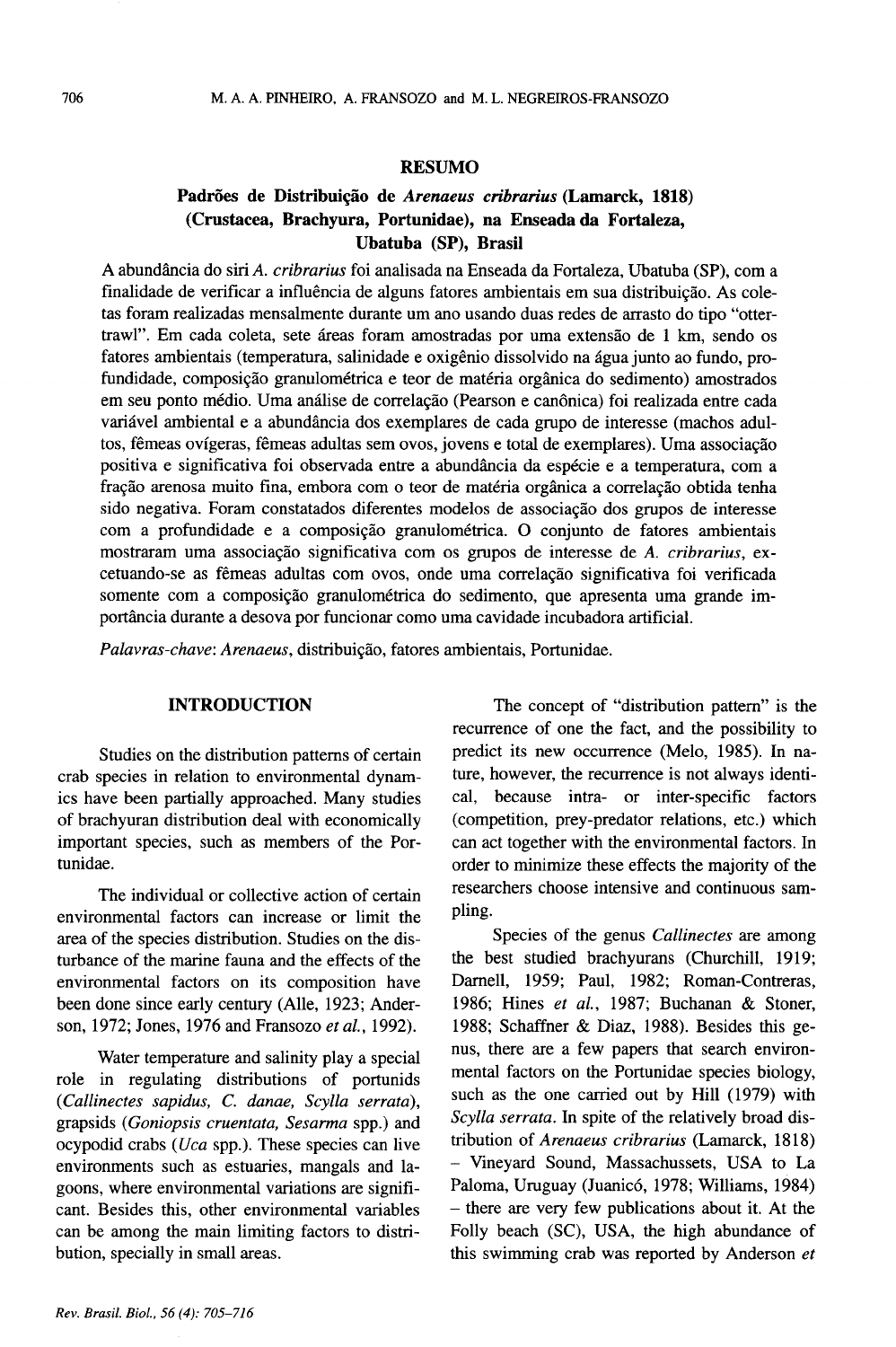al. (1977) representing  $82\%$  of the swimming marine invertebrates.

In Brazil, A. *cribrarius* is primarily important in the northeast region, where this crab is widely accepted as food (Fausto-Filho, 1968).

The present study characterizes the influence environmental factors on A. *cribrarius* spacial and seasonal distribution in the Fortaleza Bay, Ubatuba (SP), Brazil.

#### MATERIAL AND **METHODS**

Monthly samples were taken and 7 transects of 1 km length, in the Fortaleza bay, Ubatuba (SP) from November, 1988 to October, 1989 (Fig. 1). The samples were taken by a shrimp-fishing vessel equipped with two otter-trawls (3.7 m wide mouth; 15 mm mesh net body; 10 mm mesh cod end liner).

Crabs were removed from the trawl catches, placed in labeled plastic bags, and stored in ice chests during the trip to the NEBECC's laboratory in the "Departamento de Zoologia - Instituto de Biociências, UNESP, Botucatu" where they were kept frozen until they were analyzed at a later date.

After each trawl, the boat went back to the mid point of the radial  $(= station)$ , where the data on environmental factors were measured. Bottom water was collected with Nansen bottle in order to record the water temperature, salinity and dissolved oxygen.

Temperature  $(^{\circ}C)$  was measured with a thermometer; salinity  $(\%_0)$  was estimated with a specific optical rephractometer (American Optical); and oxygen content was determined by Winkler method modified by the addition of sodium azide (NaN3).

Depth determination of each station was made by means of a rope graduated at 0.5 m intervals, that was attached to the van Veen grab (1140  $m<sup>2</sup>$ ) used to obtain samples of the sediments. In the laboratory, about 300 g of sediments were put in a labeled Petri dish and left in a drying oven at



Fig. 1 - Localization of the seven stations (arabical numbers) and radials (roman numbers) in Fortaleza Bay, Ubatuba (SP), Brazil (a = Sununga beach; b = Lázaro beach; c = Domingas Dias beach; d = Dura beach; e = Fortaleza beach).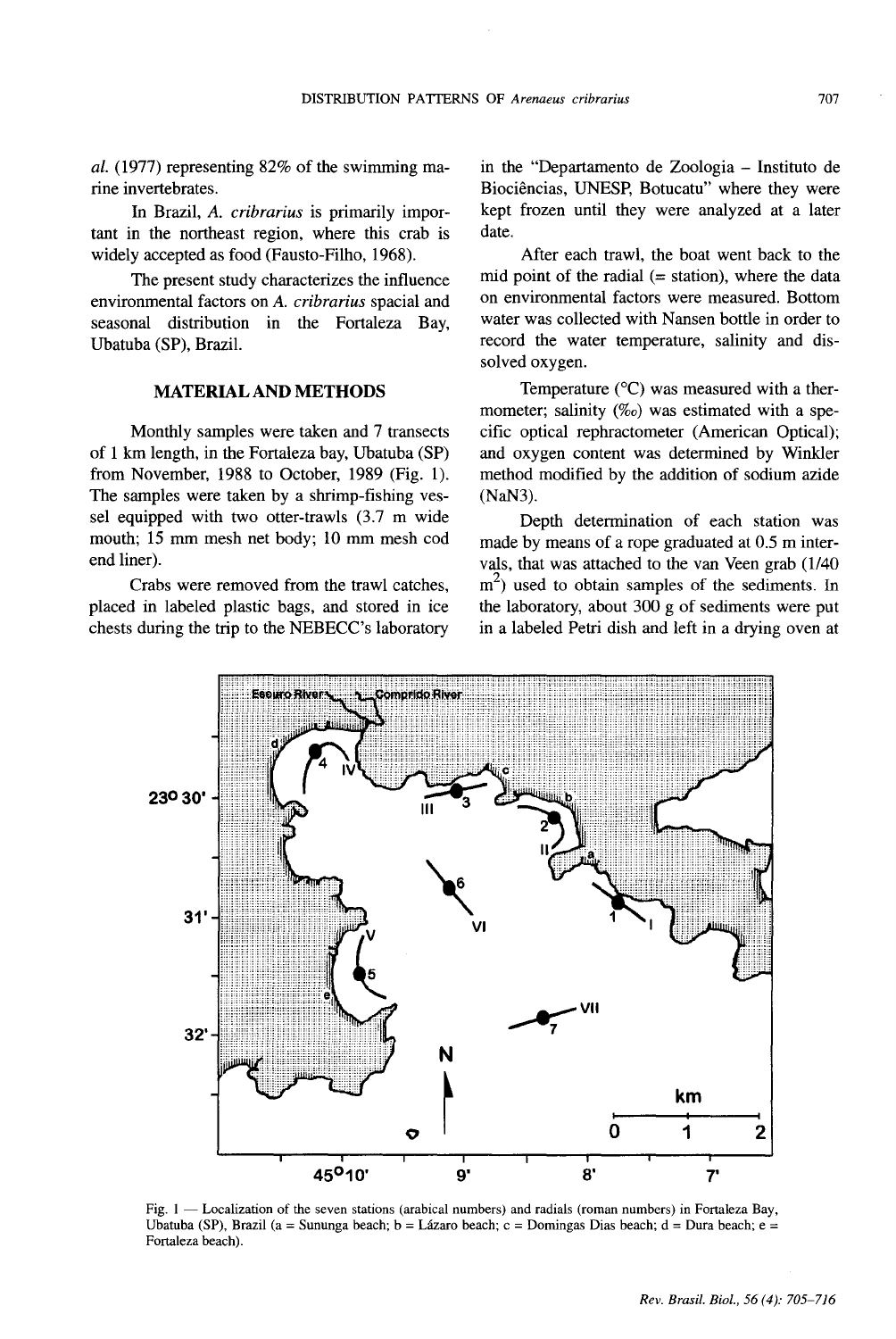70°C for 72 hours. After drying, the sediment samples were divided in sub-units from which the amount of organic material was determined and bulk granulometry analyses were made.

Organic matter content of sediment was obtained by ash-free dry weight (expressed in percentage). Granulometric fractions of the sediment were obtained by the differential sifting, after burry in a muffle furnace, based on the Wentworth scale (Wentworth, 1922).

During analysis, the frozen brachyurans samples were trawed, identified to species and counted. All the *A. eribrarius* were selected for further enumeration and recorded by sex, maturation stage and presence of brooded eggs. Individuals were classified as juveniles if they had sealed abdominal somites according to van Engel (1958) and Taissoun (1970).

Five categories of*A. cribrarius* (adult males, non-ovigerous adult females, ovigerous females, juveniles and total) were tested for association with environmental variables. The absolute abundance for each of these was based on the number of *A. eribrarius* individuals registered at each collecting radial per month.

The association of each variable with the absolute abundance of each interest category was analyzed graphically and by means of Pearson linear correlation.

The canonical correlation analysis (Dempster, 1969; Morrison, 1976) was employed to test the association between the environmental variable groups and the absolute abundance of each crab category. Two groups were established being one represented by the seven granulometric fractions of the sediment and other by the remaining ones. The chi-square test  $(\chi^2)$  was utilized to establish the significance level of the canonical coefficients.

The statistical similarity in relation to environmental factors among the stations can be verified in Negreiros-Fransozo *et al.* (1991) who studied the physical and chemical parameters in the Fortaleza Bay. The statistical analysis were made by "Pólo Computacional de Rubião Júnior, UNESP - Campus de Botucatu" with the software MCANO.

#### **RESULTS**

Environmental factors differed significantly among stations and months (Tab. I, Fig. 2). Stations 2 and 5 as well as 1 and 6 were statistically similar in relation to depth. The organic contents

TABLE I Caracterization ofthe environmental factors at each station in Fortaleza Bay, recorded from Nov/I988 to Oct/1989 (mean values of 12 measurements ±standard deviation). The statistic similarity between stations was realized by comparison of station means with Tukey test ( $p < 0.05$ ).

|                 | Environmental factors |                    |                    |                    |                   |  |  |  |
|-----------------|-----------------------|--------------------|--------------------|--------------------|-------------------|--|--|--|
| <b>Stations</b> | Temperature           | Salinity           | Dissolved          | Depth              | Organic           |  |  |  |
|                 | $(^{\circ}C)$         | $(\%o)$            | oxygen             | (m)                | matter            |  |  |  |
|                 |                       |                    | (mg/l)             |                    | (%)               |  |  |  |
|                 | $22.63 \pm 2.26$ *a   | $34.79 \pm 0.78$ b | 5.61 $\pm$ 0.94 ab | $11.17 \pm 0.94$ d | $4.42 \pm 2.45$ c |  |  |  |
| $\overline{c}$  | $23.79 \pm 2.67$ b    | $34.33 \pm 1.32 b$ | 5.41 $\pm$ 0.99 ab | $6.96 \pm 0.89$ b  | $6.65 \pm 2.37$ e |  |  |  |
| 3               | $23.88 \pm 2.52$ b    | $34.38 \pm 1.05$ b | $5.28 \pm 1.12$ ab | $8.46 \pm 0.86$ c  | $2.32 \pm 1.27$ b |  |  |  |
| 4               | $24.44 \pm 2.67$ b    | $33.25 \pm 1.54$ a | $5.86 \pm 1.38$ ab | $4.42 \pm 0.60$ a  | $1.84 \pm 1.26$ a |  |  |  |
| 5               | $23.46 \pm 2.10$ ab   | $34.42 \pm 1.14$ b | $6.10 \pm 0.81$ b  | $7.13 \pm 0.83$ b  | $3.54 \pm 1.36$ b |  |  |  |
| 6               | $23.83 \pm 2.67$ b    | $34.42 \pm 1.06$ b | $4.95 \pm 1.25$ a  | $11.08 \pm 1.18$ d | $5.16 \pm 1.84$ d |  |  |  |
| 7               | $22.71 \pm 2.46$ a    | $34.92 \pm 1.73 b$ | $4.99 \pm 1.31$ a  | $13.33 \pm 1.57$ e | $4.56 \pm 3.57$ d |  |  |  |
| MSD (5%)        | 1.02                  | 0.91               | 1.11               | 1.30               | 0.05              |  |  |  |
| CV(%)           | 3.47                  | 2.12               | 16.39              | 11.67              | 17.10             |  |  |  |

MSD = Minimal significative difference; CV = Coefficient of variation; \*The mean values with at least one same letter in the row does not differ statistically.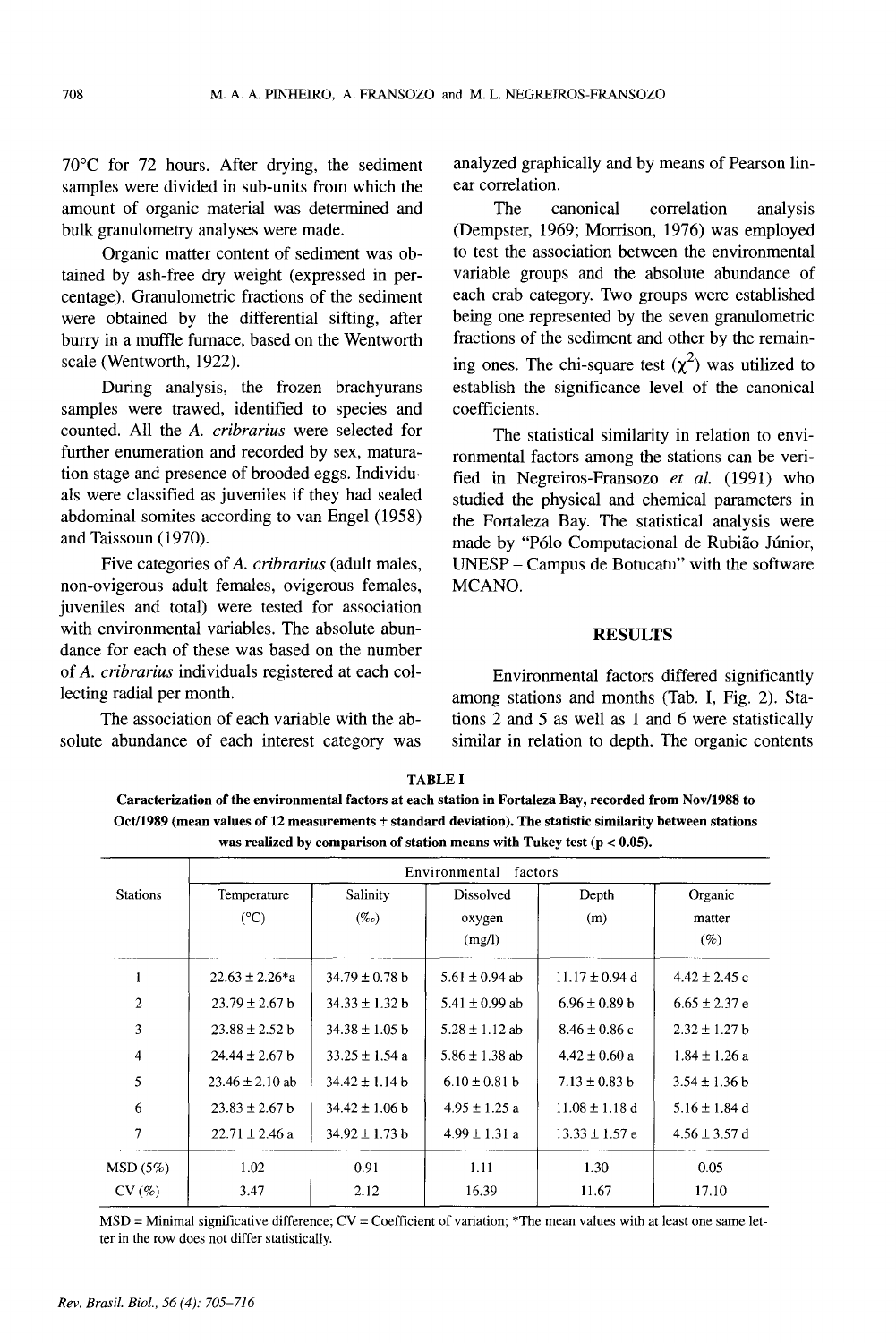

Fig. 2 - Fortaleza Bay. Caracterization of the mean values of temperature, salinity, dissolved oxygen and organic matter reported in each month from Nov/l988 to Oct/1989.

of the sediment at the stations 3 and 5 was similar between them as well as in the stations 6 and 7 but it were different between the others. In the stations 3, 4, 6 and 7, some similarity in relation to granulometric composition of the sediments was observed where the fine sand fraction was predominant. The other stations presented a distinguished composition with the presence of two modes in station 1 (medium sand and very fine sand), predominance of fine sand in the station 5 and certain homogeneity in all the granulometric fractions in the station 2 (Fig. 3).

At radials I, III and V, the presence of marine macrophytes belonging to Rhodophyta *(Callithamnion* sp.) and Phaeophyta *(Dictyota* sp. and *Dictyopteris* sp.) division was frequently observed.

A total of 84 samples were taken from the Fortaleza Bay obtaining 245 individuals of *A. cribrarius,* of which 81 were adult males, 43 nonovigerous adult females, 33 ovigerous females and 88 juveniles (28 males and 60 females).

The highest abundance of this swimming crab occurred at the radials III, IV and I with respectively 103, 75 and 39 individuals (Fig. 4). Adult males and juveniles were more abundant in radials IV and III while non-ovigerous adult females were more abundant in radials I and III. Although the ovigerous females were most abundant in radial I.

*A. cribrarius* occurred during all the collecting months but it is most abundant in March, May and July and the adults but non-ovigerous females were most abundant in March (Fig. 5). Both adult males and non-ovigerous adult females were not registered in October. Ovigerous females did not occur in July, August and September and their highest peak of abundance occurred in March.

The significative associations with the environmental factors can be seen in Table II, through the Pearson's correlation coefficient. Adult male and juvenile abundance was negatively correlated with depth and the opposite occurred with the non-ovigerous adult females. Concerning the temperature, a positive and significative association was verified with the total of specimens, nonovigerous adult females and juveniles. A negative and significative association occurred between the organic matter and the abundance of adult males, juveniles and the total of specimens. Adult males and all juveniles were correlated with the very fine sand fraction of the sediments, while all the adult females were associated with coarse and/or medium sand.

In Table III, the organic matter contents, the depth and the temperature had the most significative coefficients in the canonical correlation. The group of environmental factors presented positive and significative association with the abundance of each interest category, except with the ovigerous females.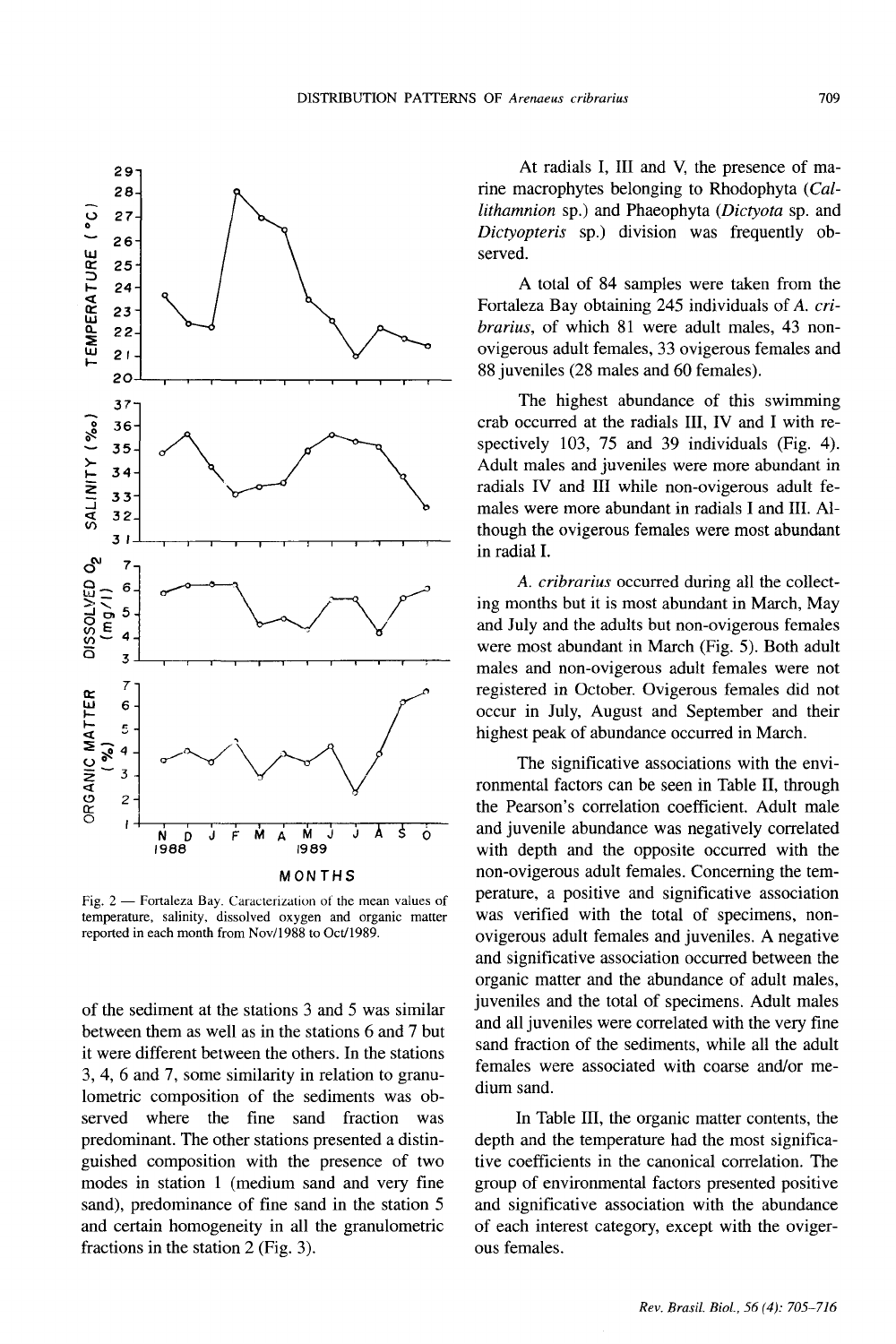

Fig. 3 — Fortaleza Bay. Granulometric caracterization of each station from Nov/1988 to Oct/1989 (column = mean value; line = standard deviation) ( $A =$  Gravel; B = Very Coarse Sand;  $C = \text{Coarse Sand}$ ;  $D = \text{Median Sand}$ ;  $E = \text{Fire Sand}$ ;  $F = \text{Very Fine Sand}$ ;  $G = Silt-Clay$ .

The results of the mean number of individuals per catch (abundance index) in each environmental factor stratum can be seen in figure 6. The highest abundance values occurred in low organic matter contents (0 to  $3\%$ ), in warmest temperature  $(28 \text{ to } 31^{\circ}\text{C})$ , in salinity between 31 and 33\%. With reference to the dissolved oxygen there was slightly association and to the depth, the juveniles and adult males were most abundant from 0 to 4 meters while the non-ovigerous adult females were most abundant between 8 and 12 meters.

#### **DISCUSSION AND CONCLUSIONS**

According to Vernberg and Vernberg (1970), the distribution of marine organisms is mainly determined by the action of certain environmental factors, where those with the most significant variations are the ones that limit the occurrence area. This fact was verified in the present work because the factors most variable (sediment texture, its organic content and the depth) were the ones which presented influence on distribution of this swimming crab.

In spite of A. cribrarius having already been recorded even in 68 meters of depth by Williams (1984), this range could be reflected by the nonsignificant coefficient by Pearson's correlation when the total of individuals was grouped. This assertion is similar to the one presented by Anderson et al. (1977) and Vanin (1989). Due to the brachyuran's capacity to alter their bathymetric distribution searching for better environmental conditions (Melo, 1985), the action of this factor can be covered up. The high occurrence of A. cri*brarius* juveniles in shallow water appears to be a constant in papers about portunids, as already ob-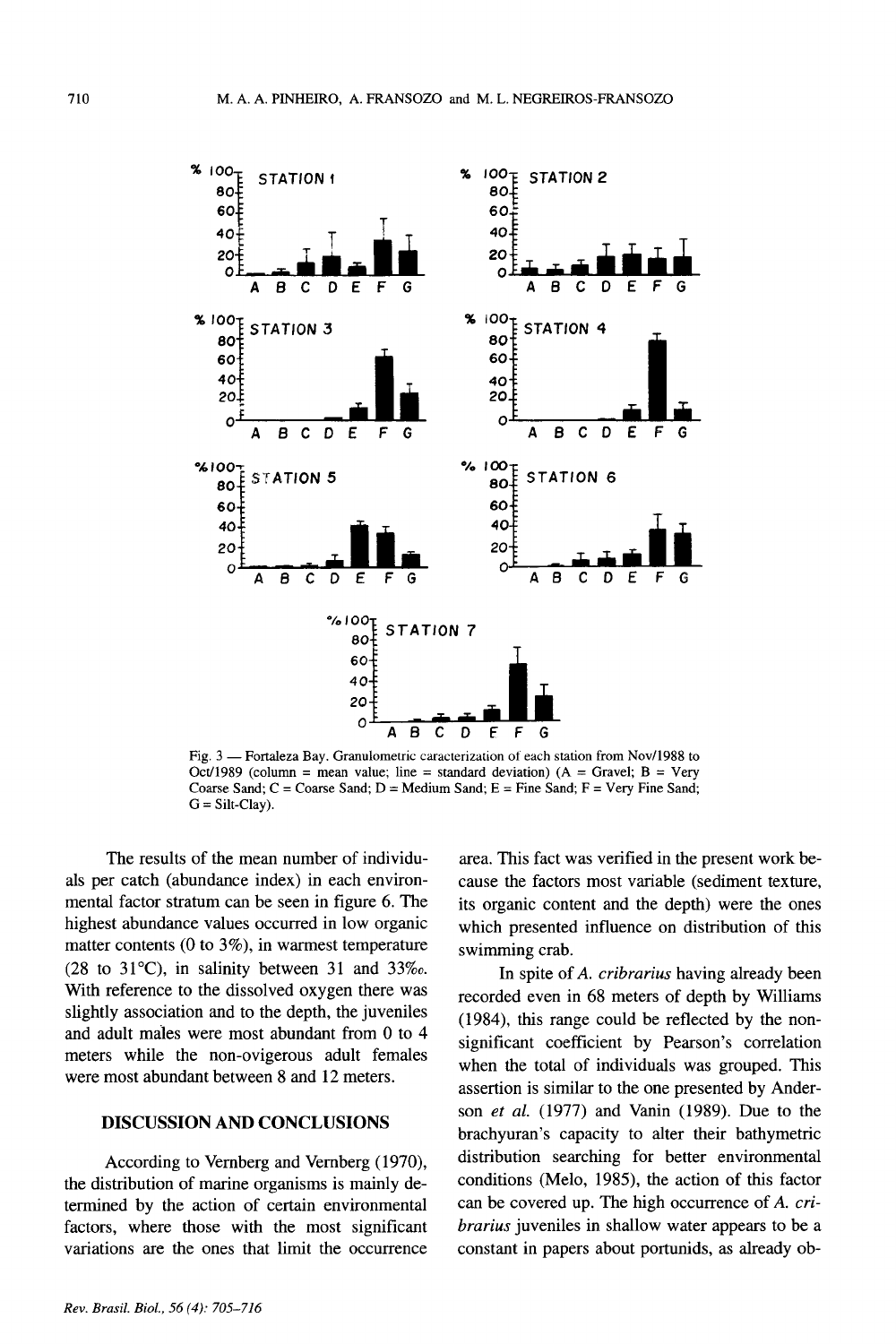

Fig. 4 - Arenaeus cribrarius (Lamarck, 1818). Number of individuals (absolute abundance) of each crab category in the 7 radials from Nov/1988 to Oct/1989.

served on Callinectes spp. by Churchill (1919), Norse and Estevez (1977), Buchanan and Stoner (1988) and S. serrata by Hill (1979).

Probably A. cribrarius does not use directly the organic matter of the sediments as food because the major abundance of this species was verified in the radials III and IV. Such radials had a low amount of organic matter contents in the sediments because the water movements hinders the sedimentation, leaving better conditions for the settlement of a particular fauna composed by suspension feeders.

According to Warner (1977) the portunids are carnivorous, with a little portion of their diet represented by meat in decomposition. Confirming this assertion Wade (1967) and Leber (1982) have reported A. cribrarius feeding on Donax and *Emerita* spp., that are suspension feeder animals characteristics of these environments.

Sandy fractions facilitates this species to bury more easily and quickly so that the animals can escape the unstable breaker zone and predators (Williams, 1984). This habit provides protection and cover from where they could easily spy and capture agile preys, such as some fishes (Schafer, 1954).

The close association between A. cribrarius and very fine sand is in accordance with Camp et al. (1977) and Melo (1985) who classified this species as stenotopic.

A differential distribution between the sexes was also verified in A. cribrarius in relation to the sediments. This fact can be considered as a reproductive strategy, since the females search for a more stable bottom to spawn. The highest abundance of ovigerous females in the radial I may be related to its sediment composition, shelter availability near rocky shores, and the facility for larvae dispersion by the proximity of the mouth bay.

The Portunidae crabs do not have a natural brood pouch and most of them have a large egg mass. In A. cribrarius females the sediments act



Fig. 5 - Arenaeus cribrarius (Lamarck, 1818). Number of individuals (absolute abundance) of each crab category in the months from Nov/1988 to Oct/1989.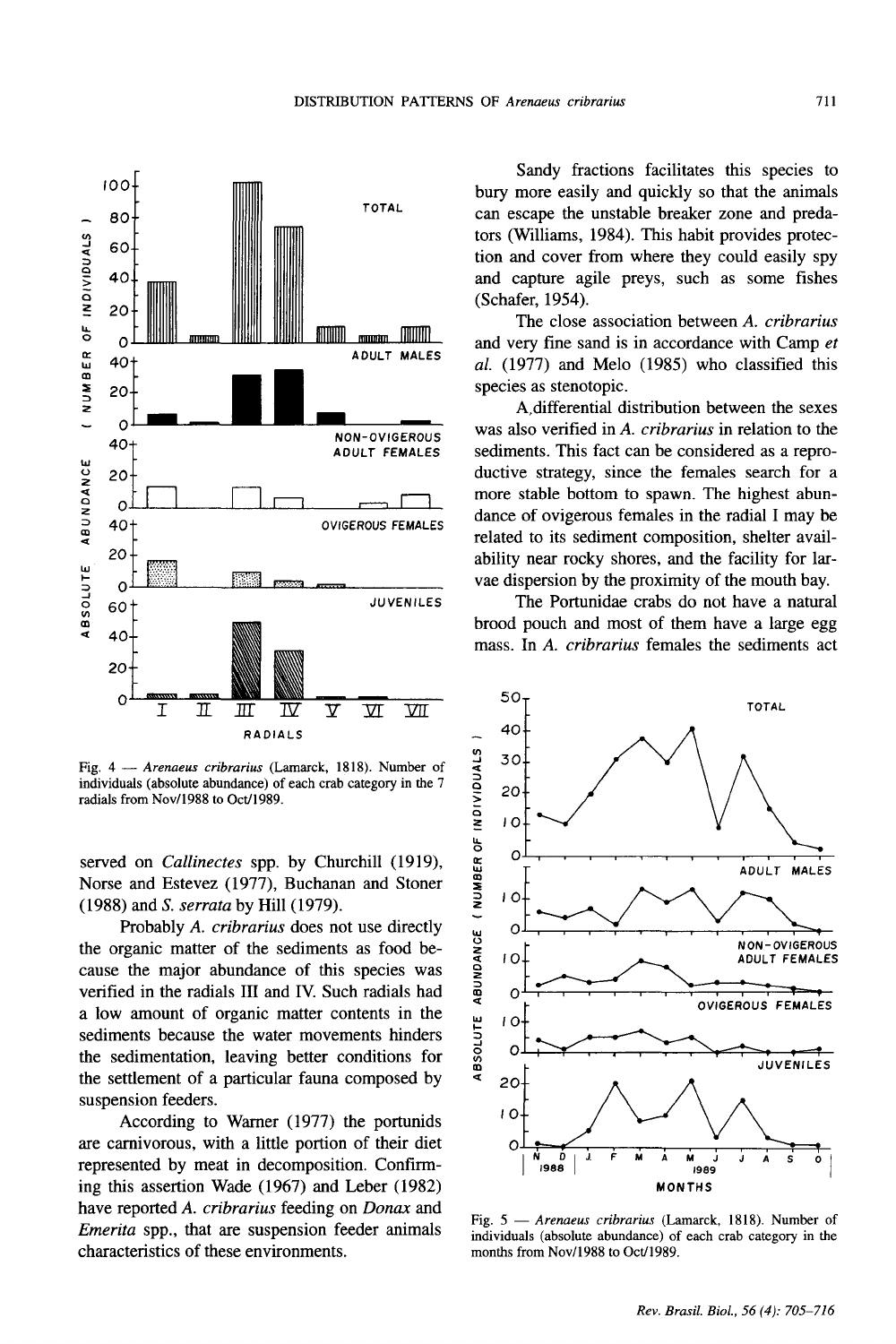| Variables             | Pearson's coefficients in each crab category |               |           |                  |             |  |
|-----------------------|----------------------------------------------|---------------|-----------|------------------|-------------|--|
|                       | Adult                                        | Non-ovigerous | Ovigerous | <b>Juveniles</b> | Total of    |  |
|                       | males                                        | adult females | females   |                  | individuals |  |
| Physical and chemical |                                              |               |           |                  |             |  |
| Depth                 | $-0.36**$                                    | $0.22*$       | 0.07      | $-0.23*$         | $-0.20$     |  |
| Temperature           | 0.13                                         | $0.22*$       | 0.14      | $0.26*$          | $0.27*$     |  |
| Salinity              | $-0.05$                                      | $-0.02$       | $-0.04$   | $-0.13$          | $-0.10$     |  |
| Dissolved oxygen      | $-0.07$                                      | $-0.02$       | 0.02      | 0.01             | $-0.02$     |  |
| Organic matter        | $-0.45**$                                    | $-0.09$       | $-0.15$   | $-0.29**$        | $-0.38**$   |  |
| Sediment fractions    |                                              |               |           |                  |             |  |
| Gravel                | $-0.19$                                      | $-0.12$       | $-0.06$   | $-0.12$          | $-0.17$     |  |
| Very coarse sand      | $-0.25*$                                     | 0.03          | 0.10      | $-0.20$          | $-0.17$     |  |
| Coarse sand           | $-0.25*$                                     | $0.24*$       | $0.40**$  | $-0.22*$         | $-0.08$     |  |
| Medium sand           | $-0.23*$                                     | 0.06          | $0.27*$   | $-0.21*$         | $-0.13$     |  |
| Fine sand             | $-0.18$                                      | $-0.30**$     | $-0.18$   | $-0.20$          | $-0.28**$   |  |
| Very fine sand        | $0.47**$                                     | 0.08          | $-0.09$   | $0.34**$         | $0.35**$    |  |
| Silt-clay             | $-0.19$                                      | $-0.03$       | $-0.16$   | $-0.01$          | $-0.11$     |  |

TABLE II Coefficients of Pearson's linear correlation carried out between the abundance of each category of *Arenaeus cribrarius* and the sampled environmental factors (N=84).

 $* = p < 0.05$ ;  $** = p < 0.01$ .

like an artificial brood pouch serving as a support and mold during spawning. The close association between A. *cribrarius* ovigerous females with the granulometric fractions set evidences of its importance in the spatial distribution of this category.

According to Taissoun (1973) and Norse (1978) salinity is a factor of fundamental importance in distributional and reproductive studies of the Portunidae. Although *A. cribrarius* was more abundant in the radial IV which had the lowest mean of salinity in the Bay, it was reported by Coelho (1965) that this species does not occur in the estuarine environment.

The salinity influence was slight in *A. cribrarius* distribution according to the correlation analysis, in spite of being in a lower degree when compared to other more euryhaline portunids. When Williams and Hill (1982) studied the swimming crab S. *serrata,* which is a migratory species that occurs frequently in the estuarine environment, they did not obtain a significative association of salinity ( $r = 0.09$ ). This fact is in agreement with our results.

In relation to dissolved oxygen, the Fortaleza Bay was homogeneous (Negreiros-Fransozo *et ai.,* 1991) presenting values near the saturation point. The Portuninae subfamily representatives show high metabolism due to the constant use of the fifth pereiopods as a swimming and digging appendages (Ayers, 1938). Some portunid crabs such as *Callinectes sapidus* go into a state of suspensed animation when oxygen tension is greatly reduced (Gray, 1957). A morphological adaptation of this group to minimize these effects is a major average gill area to oxygenate blood more effectively as reported for *A. cribrarius* by Gray *(op. cit.).*

The water temperature influence in the brachyuran geographical distribution is well known. According to Taissoun (1973) the highest abundance of species occurs in tropical and subtropical waters (87.9%) but decreases towards temperate and polar regions. In relation to water temperature, the abundance of *A. cribrarius* was higher in warmest waters according to Anderson *et ai.* (1977) and their observations on the same species in Folly Beach (SC), USA.

The orientation ability of the crustaceans in relation to thermic gradients have been continuously studied (Roberts, 1957; Reynolds and Cas-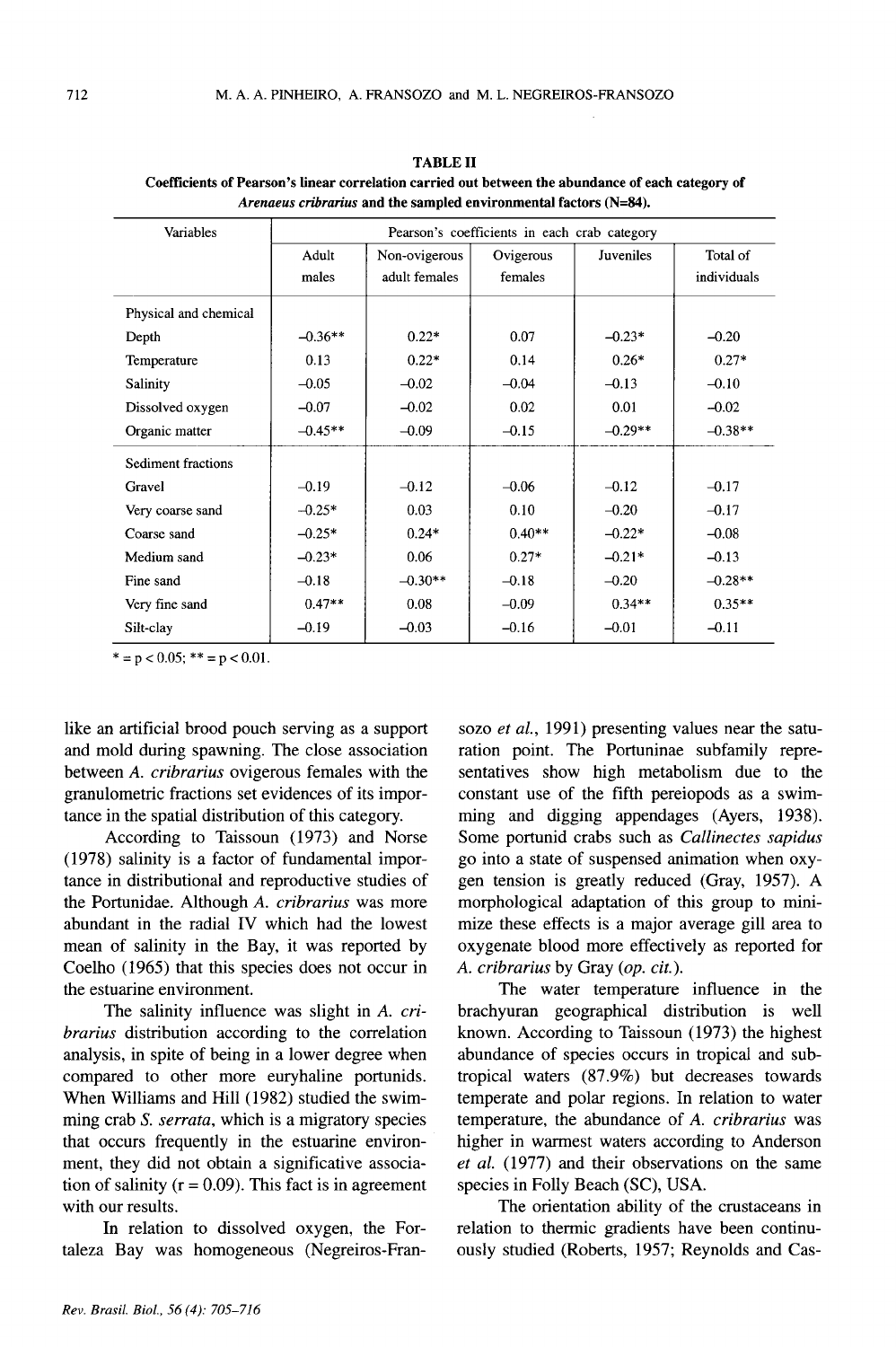| Variables                | Variable coefficients in each crab category |               |                    |                  |             |  |
|--------------------------|---------------------------------------------|---------------|--------------------|------------------|-------------|--|
|                          | Adult                                       | Non-ovigerous | Ovigerous          | <b>Juveniles</b> | Total of    |  |
|                          | males                                       | adult females | females            |                  | individuals |  |
| Physical and chemical    |                                             |               |                    |                  |             |  |
| Depth                    | $-0.54$                                     | 0.88          | 0.66               | $-0.29$          | $-0.15$     |  |
| Temperature              | 0.05                                        | 0.66          | 0.54               | 0.49             | 0.44        |  |
| Salinity                 | $-0.02$                                     | $-0.12$       | $-0.21$            | $-0.11$          | $-0.11$     |  |
| Dissolved oxygen         | $-0.17$                                     | $-0.19$       | 0.27               | 0.06             | 0.02        |  |
| Organic matter           | $-0.71$                                     | $-0.39$       | $-0.75$            | $-0.64$          | 0.77        |  |
| Canonical<br>coefficient | $0.53***$                                   | $0.37**$      | 0.24 <sub>NS</sub> | $0.39*$          | $0.45**$    |  |
| $\chi^2$                 | 26.60                                       | 11.78         | 4.90               | 13.67            | 18.05       |  |
| Sediment fractions       |                                             |               |                    |                  |             |  |
| Gravel                   | $-0.20$                                     | $-0.65$       | 1.50               | 0.18             | $-0.02$     |  |
| Very coarse sand         | $-0.05$                                     | $-0.79$       | 0.90               | $-0.08$          | $-0.32$     |  |
| Coarse sand              | $-0.18$                                     | 0.29          | 4.72               | 0.11             | 0.38        |  |
| Medium sand              | $-0.29$                                     | $-2.93$       | 4.76               | 0.26             | $-0.45$     |  |
| Fine sand                | $-0.48$                                     | $-2.34$       | 4.94               | $-0.04$          | $-0.68$     |  |
| Very fine sand           | 0.58                                        | $-3.22$       | 9.82               | 1.59             | 0.47        |  |
| Silt-clay                | $-0.67$                                     | $-2.45$       | 5.19               | 0.30             | 0.73        |  |
| Canonical<br>coefficient | $0.65***$                                   | $0.46**$      | $0.57***$          | $0.46**$         | $0.53***$   |  |
| $\chi^2$                 | 43.67                                       | 19.19         | 30.76              | 18.79            | 25.94       |  |

TABLE III Coefficients of Canonical correlation carried out between the abundance of each category of*Arenaeus cribrarius* with two sets of environmental factors.

 $NS = p > 0.05$ ;  $* = p < 0.05$ ;  $** = p < 0.01$ ;  $*** = p < 0.001$ .

terlin, 1979 a,b). These authors refer to an out break of escape behaviour when the optimum is overreached. Many authors (Gunter, 1950; Dragovich and Kelly, 1964; Anderson *et ai., 1977;* Camp *et ai.,* 1977 and Moreira *et ai.,* 1988) have reported the occurrence of *A. cribrarius* from 11 to 30.8°C temperature ranges. Even though this species presented a high mean abundance in 28 to 31°C, it cannot be assumed that it is the preferential range for this species because only experimental analyses can confirm such interpretation. The influence of the temperature on *A. cribrarius* was more evident seasonally.

The marine macrophyte occurrence in the radials I and III probably may act associated with the environmental factors mainly on the ovigerous females and juveniles. This subareas are important food resource and protection against predators ac-

cording to Brook (1978), Bell and Westoby (1986) and Holmquist *et ai.* (1989). For this, such environments are known in the literature as a natural nurseries where most of juveniles, specially swimming crabs, find refuge during this fragile life phase.

Due to the differential action of the environmental factors in the Fortaleza Bay, a greater variety of habitats can be verified and the settlement of marine organisms are most frequent in areas where their morphologic, physiologic and behavioral defense adaptations are used more effectively.

Acknowledgements - To CNPq for the financial support to the first author; to FUNDUNESP (no. 287/88DFP) and CNPq (no. 401908/88.7-Z0) for the financial support to the project at the Fortaleza Bay. To NEBECC members for their help during the collects; to Dr. Raoul Henry for his assistance during the analyses of the environmental factors; to Prof. Dr. Carlos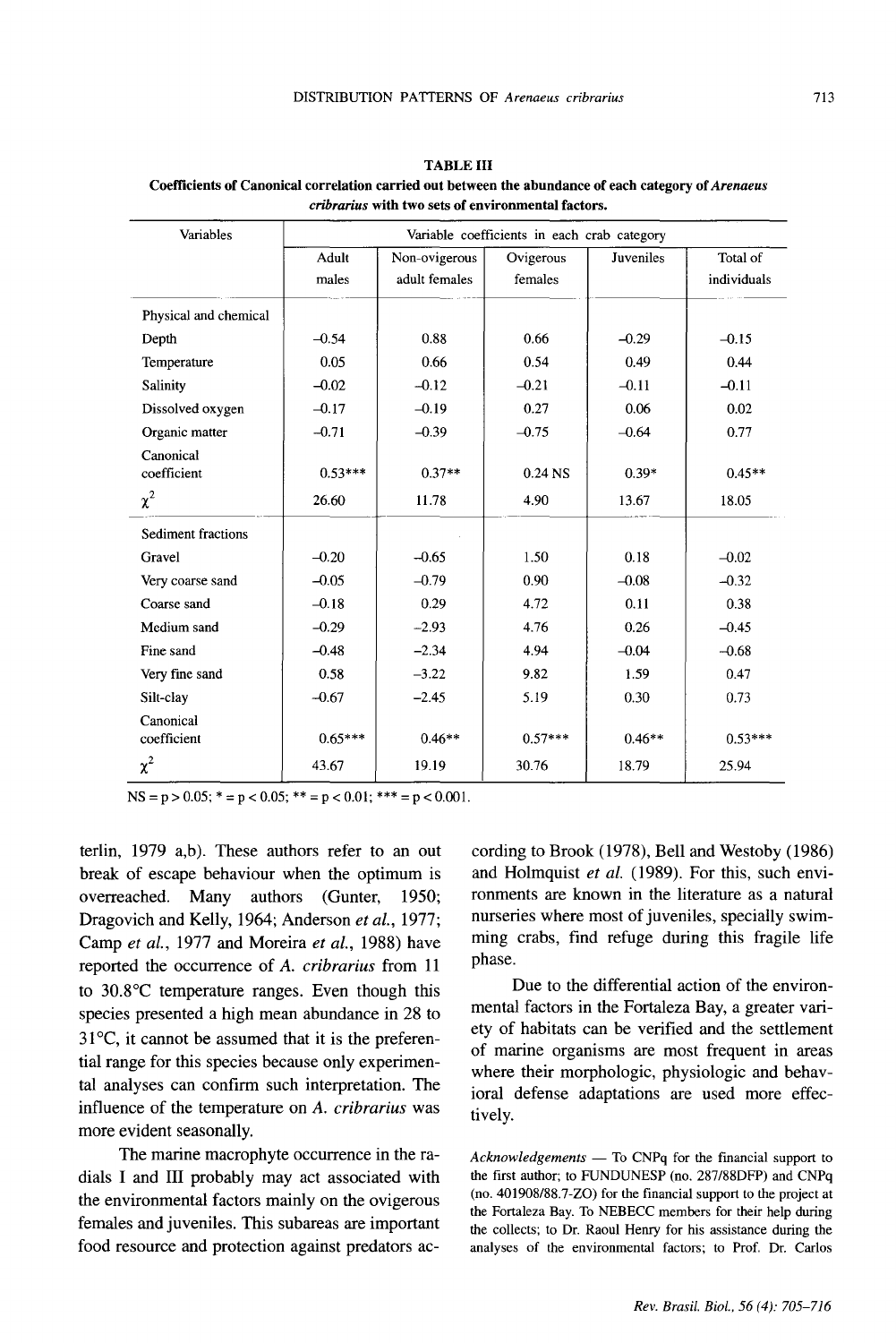

## **• Adult male mAdult female** (no **eggs) D Juvenile**

Fig. 6 - Arenaeus cribrarius (Lamarck, 1818). Distribution of the mean number of individuals per trawl and by each environmental factor stratum (depth, temperature, salinity, dissolved oxygen, grain average diameter and organic matter) from Nov/1988 to Oct/1989.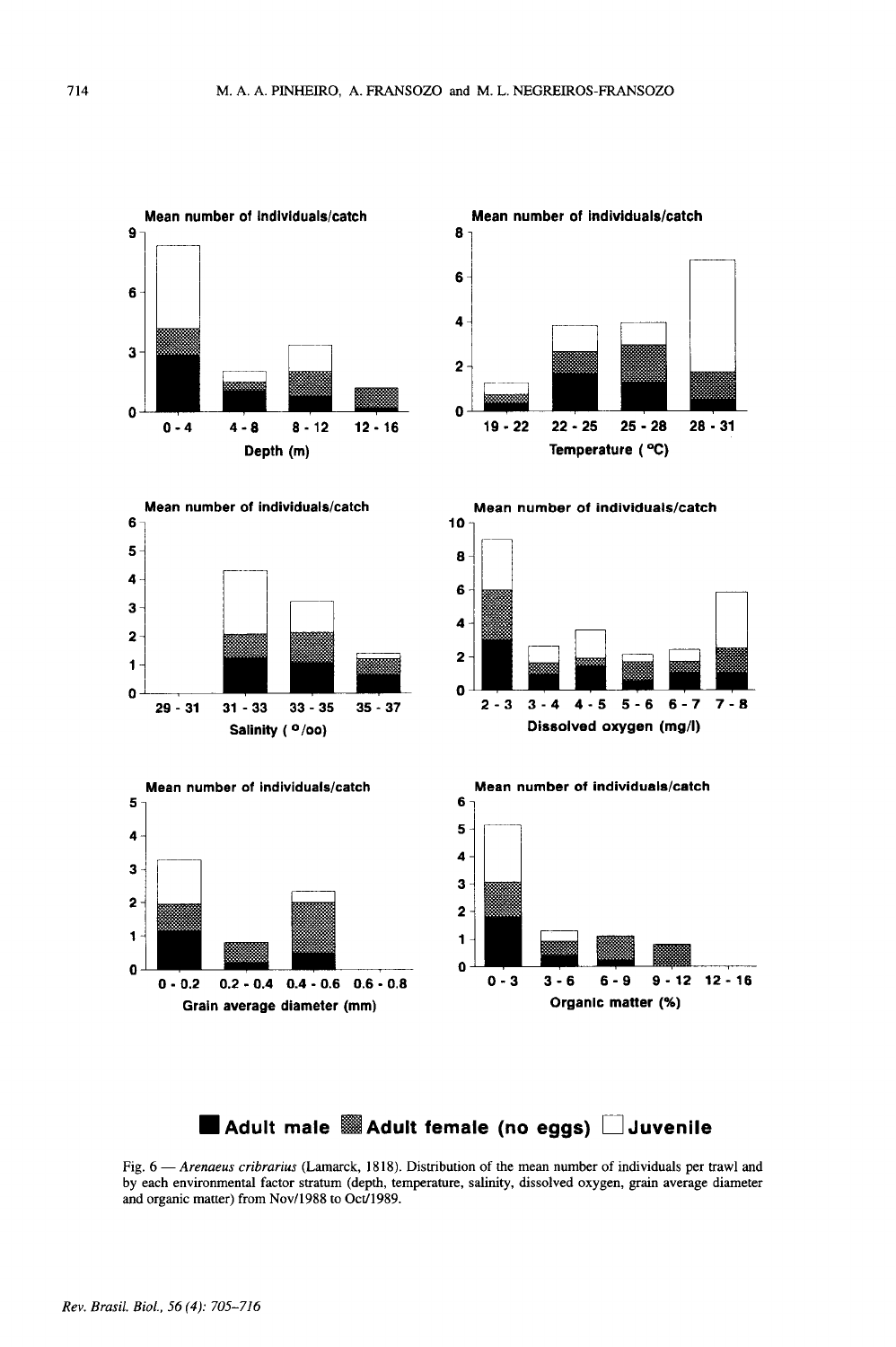Roberto Padovani for his statistical support, and to Mr. Jose Mário Pisani for the drawing service.

#### **REFERENCES**

- ALLE W. C., 1923, Studies in marine ecology: III. Some physical factors related to the distribution of littoral invertebrates. *Bioi. Bull.,* 44: 205-253.
- ANDERSON, S. S., 1972, The ecology of Morecambe Bay: II. Intertidal invertebrates and factors affecting their distribution. J. *Appl. Ecol.,* 9: 161-178.
- ANDERSON, W D., DIAS, J. K., DIAS, R. K., CUPKA, D. M. and CHAMBERLAIN, N. A, 1977, The macrofauna of the surf zone off Folly Beach South Carolina. *NOAA Tech. Rep. NMFSISSRF, 704: 1-23.*
- AYERS, J. C., 1938, Relationship of habitat to oxygen consumption by certain estuarine crabs. *Ecology,* 19: 523- 527.
- BELL, J. D. and WESTOBY, M., 1986, Variation in seagrass height and density over a wide spatial scale: effects on fish and decapods. J. *Exp. Mar. Bioi. Ecol., 104: 275-* 295.
- BROOK, I. M., 1978, Comparative macrofaunal abundance in turtleglass *(Thalassia testudinum)* communities in South Florida characterized by high blade density. *Bull. Mar. Sci.,* 28: 212-217.
- BUCHANAN, B. A and STONER, A. W, 1988, Distributional patterns of blue crabs *(Callinectes* spp.) in a tropical estuarine lagoon. *Estuaries, Il: 231-239.*
- CAMp, D. K., WHITING, N. H. and MARTIN, R. E., 1977, Nearshore marine ecology at Hutchinson Island, Florida: 1971-1974. V. Arthropods. *Fl. Mar. Res. Publ.,* 25: 1-63.
- CHURCHILL, E. P., 1919, Life history of the blue crab. *Bull. 0.* S. *Bur. Fish.,* 36: 93-128.
- COELHO, P. A., 1965, Algumas observações sobre a biologia e pesca de siris (Crustacea, Decapoda, Portunidae) em Pernambuco. *Ciencia e Cultura,* 17: 310.
- DARNELL, R. M., 1959, Studies of the life history of the blue crab *(Callinectes sapidus* Rathbun) in Louisiana waters. *Trans. Am Fish. Soc.,* 88(4): 294-304.
- DEMPSTER, A. P., 1969, *Elements of continuous multivariate analysis.* Addilson-Wesley Publishing Company, London. 388p.
- DRAGOVICH, A. and KELLY Jr., J. A., 1964, Ecological observations of macro-invertebrates in Tampa Bay, Florida *1961-1962. Bull. Mar. Sci.,* Gulf Caribb., 14: 74-102.
- FAUSTO-FILHO, J., 1968, Crustáceos decápodos de valor comercial ou utilizados como alimento no nordeste brasileiro. *Bol. Soc. Cear. Agron.,* 9: 27-28.
- FRANSOZO, A., NEGREIROS-FRANSOZO, M. L., MAN-TELATTO, F. L. M., PINHEIRO, M. A. A. e SANTOS, S., 1992, Composição e distribuição dos Brachyura (Crustacea, Decapoda) do substrato não consolidado da Enseada da Fortaleza, Ubatuba (SP). *Rev. Bras. BioI.,* 54(4): 667-675.
- GRAY, I. E., 1957, A comparative study of the gill area of crabs. *BioI. Bull., Il2: 34-42.*
- GUNTER, G., 1950, Seasonal population changes and distributions as related to salinity, of certain invertebrates of the Texas coast, including the commercial shrimp. *Publ. 1nst. Mar. Sci.,* 1: 7-51.
- HILL, B. J., 1979, Biology of the crab *Scylla serrata* (Forskal) in the Sta. Lucia system. *Trans. R. Soc.* S. *Afr.,* 44: 55- 62.
- HINES, A. H., LIPCIUS, R. N. and HADDON, A. M., 1987, Population dynamics and habitat partitioning by size, sex, and molt stage of blue crabs *Callinectes sapidus* in a subestuary of Central Chesapeake Bay. *Mar. Ecol. Prog. Ser.,* 36: 55-64.
- HOLMQUIST, 1. G., POWELL, C. V. N. and SOGARD, S. M., 1989, Decapod and stomatopod assemblages on a system of seagrass-covered mud banks in Florida Bay. *Mar. Bioi., 100: 473-483.*
- JONES, M. B., 1976, Limiting factors in the distribution of intertidal crabs (Crustacea: Decapoda) in the Avon-Heathcote Estuary, Christchurch. N. Z. J. *Mar. Fresh. Res., 10: 557-587.*
- JUANICÓ, M., 1978, Ampliación de la distribución geográfica de tres especies de Brachyura (Crustacea: Decapoda) para aguas *uruguayas.1heringia, Ser. Zool.,* 51: 45-46.
- LEBER, K. M., 1982, Seasonality of macroinvertebrates on a temperate, high wave energy sandy beach. *Bull. Mar. Sci.,* 32: 86-98.
- MELO, G. AS., 1985, *Taxonomia e padroes distribucionais e ecol6gicos dos Brachyura (Crustacea: Decapoda) do litoral sudeste do Brasil.* MZUSP. 215 p. + 32 figs + XXVII tabs. (Tese de Doutorado).
- MOREIRA, P. S., PAIVA-FILHO, A. M., OKIDA, C. M., SCHMIEGELOW, M. M. e GIANINNI, R., 1988, Bioecologia de crustáceos decápodos braquiúros, no sistema Baía-Estuário de Santos e São Vicente, SP. 1 - Ocorrência e Composi~ao. *Bolm. 1nst. Oceanogr.,* 36: 55-62.
- MORRISON, D. E, 1976, *Multivariate Statistical Methods.* 28 ed., McGraw-Hill Kogakusha Ltd., London, 259-263.
- NEGREIROS-FRANSOZO, M. L., FRANSOZO, A., PIN-HEIRO, M. A. A., MANTELATTO, F. L. M. e SAN-TOS, S., 1991, Caracterização física e química da Enseada da Fortaleza, Ubatuba, SP. *Rev. Bras. Geoc.,* 21: 114-120.
- NORSE, E. A, 1978, An experimental gradient analysis: Hyposalinity as an "upstress" distributional determinant for caribbean portunid crabs. *BioI. Bull.,* 155: 586-598.
- NORSE, E. A. and ESTEVEZ, M., 1977, Studies on portunid crabs from the eastern Pacific. I. Zonation along environmental stress gradients from the coast of Colombia. *Mar. Bioi., 40: 365-373.*
- PAUL, R. K. G., 1982, Abundance, breeding and growth of *Callinectes arcuatus* Ordway and *Callinectes toxotes* Ordway (Decapoda, Brachyura, Portunidae) in a Lagoon System on the Mexican Pacific Coast. *Estuarine Coastal Shelf Sci.,* 14: 13-26.